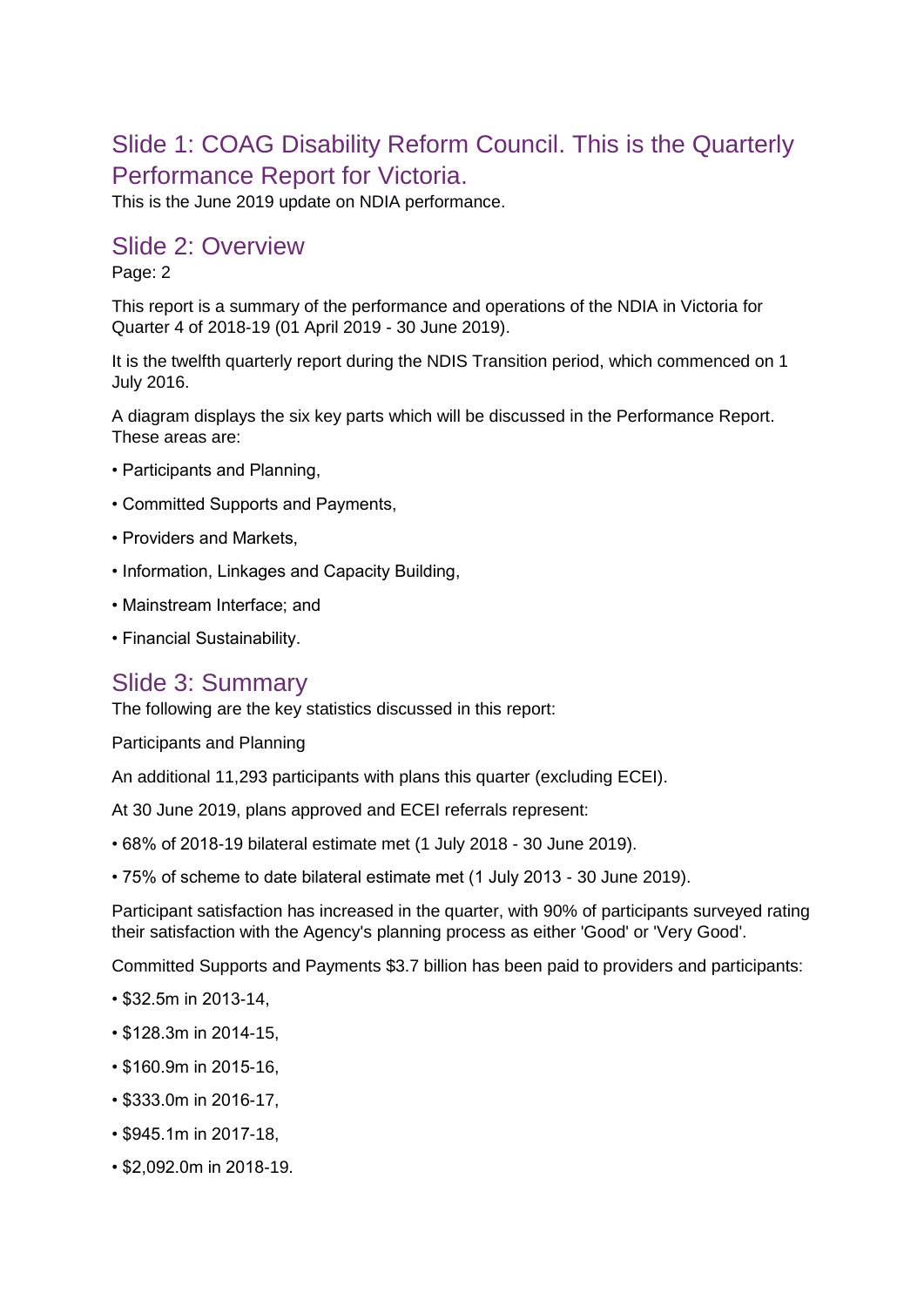#### Overall,

- 61% of committed supports were utilised in 2013-14,
- 79% in 2014-15,
- 79% in 2015-16,
- 68% in 2016-17,
- 66% in 2017-18.

The 2018-19 experience is still emerging.

The lower proportion of utilisation in 2016-17 and 2017-18 reflects the increased amount of participants who received their first plans in these years. Participants tend to utilise less of their first plan, compared with their second and subsequent plans, as it takes time to familiarise with the NDIS and decide which supports to use.

Providers and Markets

There were 7,202 registered providers at 30 June 2019, representing an 8% increase for the quarter.

45% of registered providers were active at 30 June 2019.

43% of registered providers are individuals/sole traders.

25% of registered providers are receiving 85-95% of payments made by the NDIA.

Mainstream Interface

92% of active participants with a plan approved in 2018-19 Q4 access mainstream services.

# Slide 4: Part 1: Participants and Planning

The NDIS in Victoria continues to grow with 11,293 additional participants with approved plans this quarter.

In total, over 79,000 participants have now been supported by the NDIS in Victoria, with 23% receiving support for the first time.

#### Slide 5: Summary

The NDIS has been transitioning to full-scheme according to phasing schedules bilaterally agreed by State/Territory and Commonwealth governments.

The following are the key statistics on Participants and Planning:

79,089 participants have now been supported by the NDIS in Victoria, including children in the ECEI program.

11,293 initial plans approved in 2018-19 q4, excluding children in the ECEI program (representing 17% growth since last quarter).

1,921 children are being supported in the ECEI program, with 341 additional referrals to the ECEI gateway confirmed in 2018-19 Q4.

17,797 people have now received support for the first time.

68% of 2018-19 bilateral estimate met (1 July 2018 to 30 June 2019).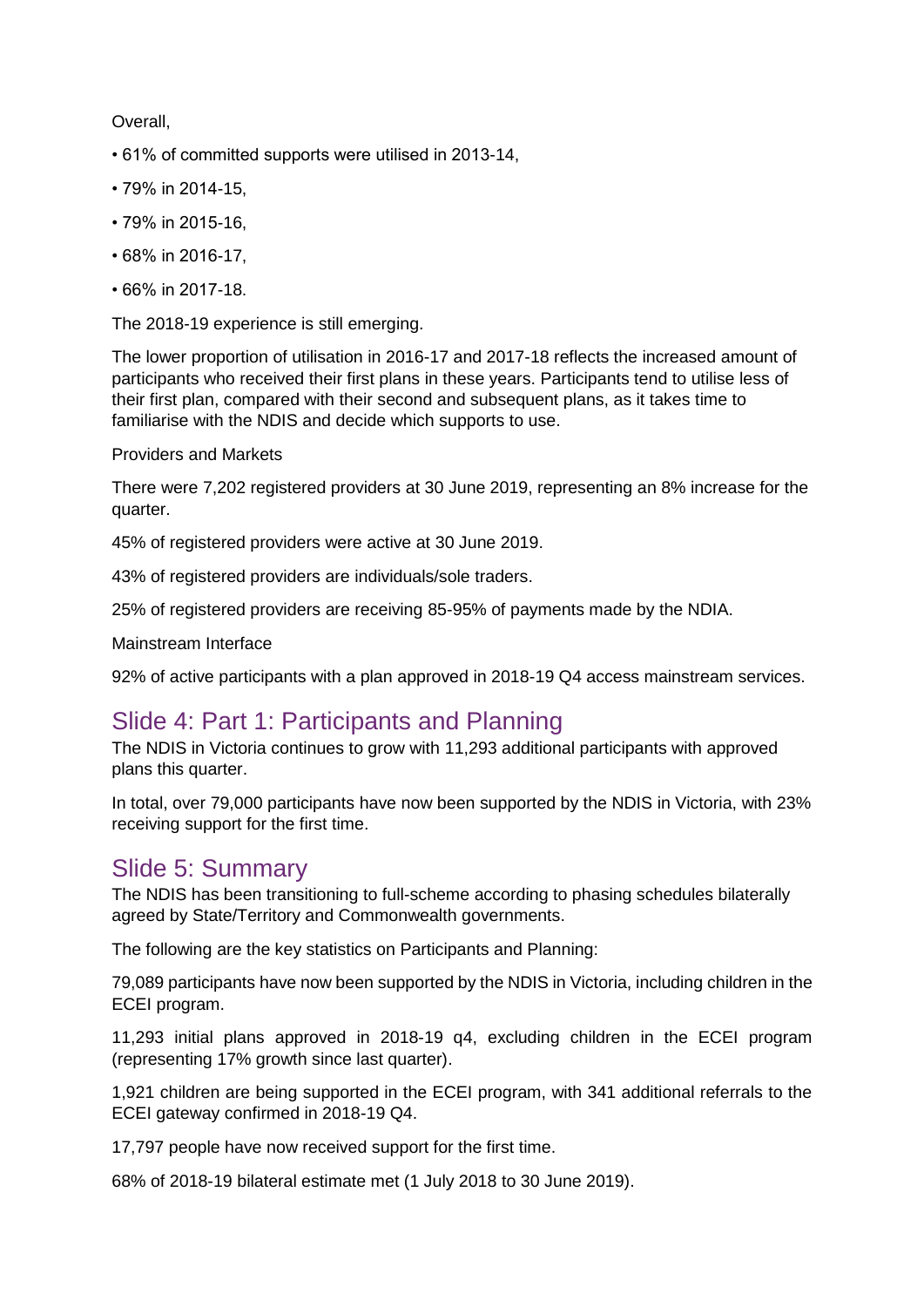74% of transition to date bilateral estimate met (1 July 2016 to 30 June 2019).

75% of scheme to date bilateral estimate met (1 July 2013 to 30 June 2019).

# Slide 6: Quarterly intake

There are three charts. The first chart displays the number of participants with access met (Eligible) by Participant Entry point. The second chart displays the number of participants with approved plans by Participant Entry Point. The third chart displays the number of participants with approved plans by Participant Pathway Type.

2018-19 Q4

Of the 5,382 participants deemed 'eligible' this quarter 54% entered from an existing State/Territory program.

Of the 11,293 plan approvals this quarter, 63% had transitioned from an existing State/Territory program, 85% entered with a permanent disability and 2,525 were previously confirmed as ECEI as at 2018-19 Q3.

The diagram displays the following key statistics on quarterly intake:

6,794 access decisions.

5,382 access met.

11,293 plan approvals (excluding ECEI).

341 ECEI.

# Slide 7: Quarterly Intake Detail

A chart displays the change in plan approvals between the current and previous quarter.

Plan approval numbers have increased from 65,875 at the end of 2018-19 Q3 to 77,168 by the end of 2018-19 Q4, an increase of 11,293 approvals.

At the end of the quarter, 1,921 children are being supported in the ECEI gateway. Of these, 1,580 were previously confirmed as ECEI at 31 March 2019 and an additional 341 children entered the gateway this quarter.

The number of confirmed ECEI referrals reduced since 31 March 2019 mainly due to children who were in the ECEI gateway having an initial plan approved during the quarter. Children have also moved out of the ECEI gateway since 31 March 2019 for other reasons including where the child has been referred to appropriate mainstream services.

Overall, 1,343 participants with approved plans have exited the Scheme, resulting in 77,746 active participants (including ECEI) as at 30 June 2019.

There were 15,769 plan reviews this quarter. This figure relates to all participants who have entered the scheme.

### Slide 8: Cumulative Position

There are two charts. The first chart displays the comparison between the cumulative plan approvals and the bilateral estimate per quarter. The second chart displays the number of plan approvals by participant referral pathway.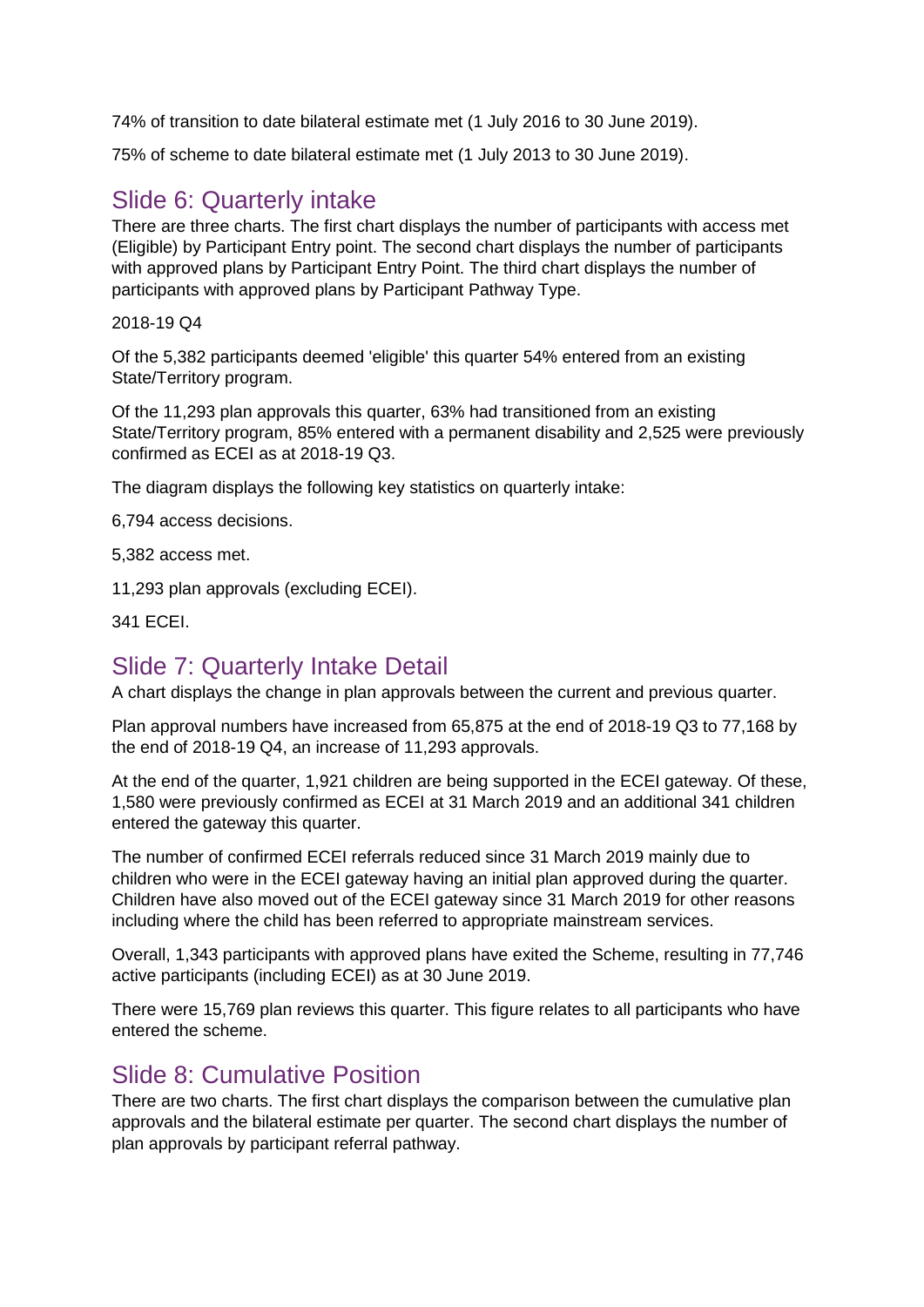At the end of 2018-19 Q4, the cumulative total number of participants that have received support was 79,089 (including 1,921 children supported through the ECEI gateway). Of these, 52,305 transitioned from an existing State/Territory program, 7,066 transitioned from an existing Commonwealth program and 17,797 participants have received support for the first time.

Overall, since 1 July 2013, there have been 98,528 people with access decisions.

Cumulative position reporting is inclusive of trial participants for the reported period and represents participants who have or have had an approved plan.

The following are the key statistics on the cumulative position:

68% of 2018-19 bilateral estimate met (1 July 2018 to 30 June 2019).

74% of transition to date bilateral estimate met (1 July 2016 to 30 June 2019).

75% of scheme to date bilateral estimate met (1 July 2013 to 30 June 2019).

77,168 plan approvals to date; 79,089 including ECEI confirmed.

### Slide 9: Participant Profiles by Age Group

There are two charts. The first chart displays the number of participants with an approved plan by age group for the current quarter. The second chart displays the percentage of participants with an approved plan by the participant's age group. This chart compares the current quarter against all prior quarters.

Approximately 28% of participants entering in this quarter are aged 0 to 6 years, compared to 13% in prior quarters.

Note: The age eligibility requirements for the NDIS are based on the age as at the access request date. Participants with their initial plan approved aged 65+ have turned 65 since their access request was received.

# Slide 10: Participant Profiles by Disability Group

There are two charts. The first chart displays the number of participants with an approved plan by disability group for the current quarter. The second chart displays the percentage of participants with an approved plan by the participant's disability group. This chart compares the current quarter against all prior quarters.

Of the participants entering in this quarter, 13% had a primary disability of Developmental Delay compared with 6% in previous quarters. The large increase was mainly driven by the increase in participants aged 0 to 6 years entering in this quarter.

Note 1: Of the 1,891 active participants identified as having an intellectual disability, 189 (10%) have Down syndrome.

Note 2: Since 2017-18 Q1 Developmental Delay and Global Developmental Delay have been reported separately to the Intellectual Disability group.

#### Slide 11: Participant Profiles by Level of Function

A chart displays the percentage of participants with an approved plan by the participant's level of function. This chart compares the current quarter against all prior quarters.

For participants with a plan approval in this quarter: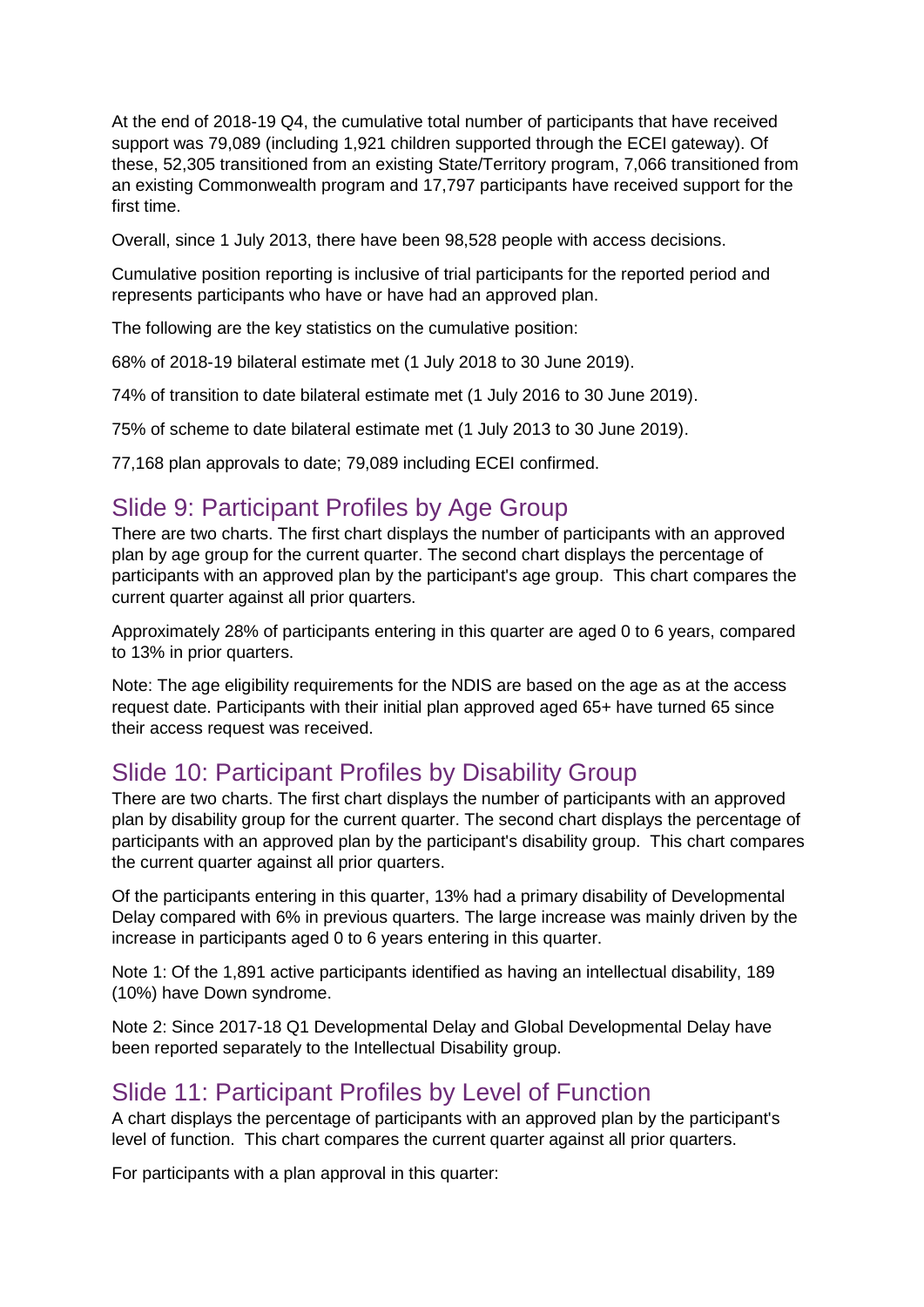- 33% of active participants had a relatively high level of function.
- 43% of active participants had a relatively moderate level of function.
- 24% had a relatively low level of function.

These relativities are within the NDIS participant population, and not comparable to the general population.

# Slide 12: Participant Profiles by Gender

The figure on the right displays the amount and percentage of participants with an approved plan per the participant's gender group. This figure compares the current quarter against all prior quarters.

The majority of participants are males.

#### Slide 13: Participant Profiles

There are three charts. The first chart displays the percentage of participants with an approved plan by the participant's Aboriginal & Torres-Strait Islander status. The second chart displays the percentage of participants with an approved plan by the participant's Young people in residential aged care status. The third chart displays the percentage of participants with an approved plan by the participant's Culturally and Linguistically Diverse status. All three charts compare the current quarter against all prior quarters.

Of the participants with a plan approved in 2018-19 Q4:

• 2.6% were Aboriginal or Torres Strait Islander, compared with 2.3% in previous periods combined.

• 1.7% were young people in residential aged care, compared with 1.5% in previous periods combined.

• 13.3% were culturally and linguistically diverse, compared with 9.3% in previous periods combined.

The following are the key statistics for the current quarter on Aboriginal & Torres-Strait Islander status.

299 Aboriginal and Torres Strait Islander.

9,779 Not Aboriginal and Torres Strait Islander.

1,209 Not Stated.

The following are the key statistics for the current quarter on Young people in residential aged care status.

193 Young people in residential aged care.

11,094 Not young people in residential aged care.

The following are the key statistics for the current quarter on Culturally and Linguistically Diverse status.

1,506 Culturally and linguistically diverse.

9,778 Not culturally and linguistically diverse.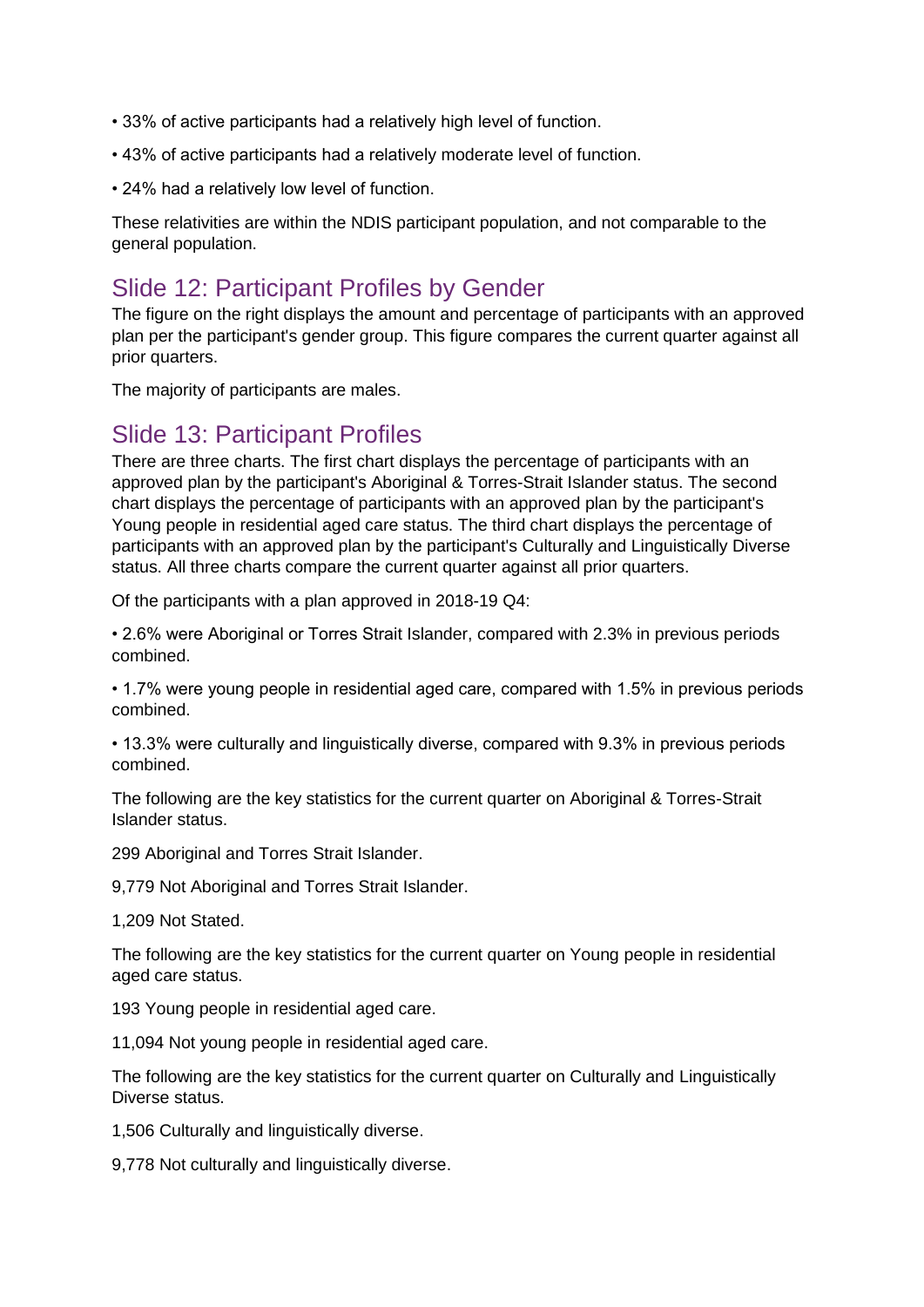3 Not stated.

# Slide 14: Plan Management Support Coordination

Two charts display the proportion of the duration to activate plans. These charts compare participants with initial plans approved in 2018-19 Q2, against those with initial plans approved in prior quarters (transition only).

The proportion of participants electing to fully or partly self-manage their plan was higher in 2018-19 Q4 at 32%, compared with 30% in previous quarters combined.

46% of participants who have had a plan approved in 2018-19 Q4 have support coordination in their plan, in line with previous quarters combined.

# Slide 15: Plan Activation

Two charts display the proportion of the duration to activate plans. These charts compare plans approved in 2018-19 Q2, against plans approved in prior quarters.

Plan activation refers to the amount of time between a participant's initial plan being approved, and the date the participant first receives support. In-kind supports are included.

The percentage of participants who activated plans within 90 days of initial plan approval was:

• 84% of participants entering in 2018-19 Q2.

• 87% of participants entering in previous quarters combined.

Plan activation figures are approximations based on payment data. As there is a lag between when the support is provided to a participant, and the payment being made, these statistics are a conservative estimate; it is likely plan activation is faster than presented.

Note: Participants with initial plans approved after the end of 2018-19 Q2 have been excluded from the charts. They are relatively new and it is too early to examine their durations to activation.

# Slide 16: Participant Outcomes

A chart displays selected key baseline indicators for participants.

This information on participant outcomes has been collected from 99.7% of participants who have received their initial plan since 1 July 2016 (when they entered the scheme).

• 62% of participants aged 0 to before school are able to make friends outside of family/carers, compared to 58% of participants from school age to 14.

• 53% of participants aged 0 to before school are engaged in age appropriate community, cultural or religious activities, compared to 33% - 36% for other age groups.

• 63% of participants from school age to 14 attend school in a mainstream class, compared to 28% of participants aged 15 to 24.

• 21% of participants aged 25 and over have a paid job, compared to 15% of participants aged 15 to 24.

• 64% of participants aged 25 and over choose what they do every day, compared to 41% of participants aged 15 to 24.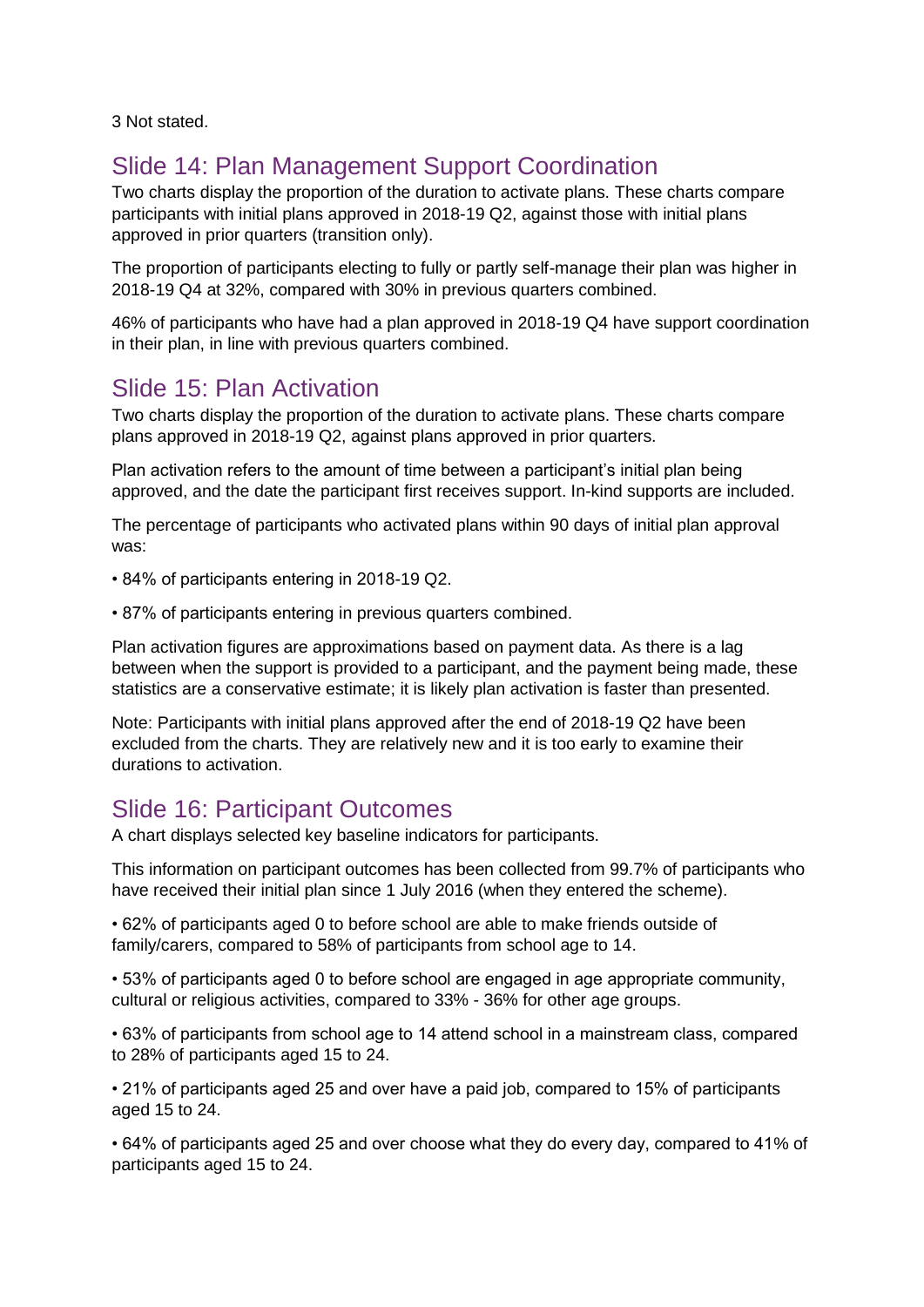# Slide 17: Family/Carers Outcomes

A chart displays selected key baseline indicators for family and carers of participants.

The percentage of participants' families/carers when they entered the Scheme (baseline indicators):

• working in a paid job was highest for participants aged 15 to 24 (49%).

• able to advocate for their child/family member was highest for participants aged 0 to 14 (74%).

• who have friends and family they can see as often as they like was highest for participants aged 25 and over (44%).

• who feel in control selecting services was equal for participants aged 15 to 24 and 25 and over (36%).

• who support/plan for their family member through life stage transitions was highest for participants aged 0 to 14 (84%).

# Slide 18: Has the NDIS helped? Participants

Charts display, from year 1 to year 2, the responses from participants to the question: 'Has the NDIS helped?' split into age categories and life domains.

This data reflects participants' perceptions on whether engagement with the NDIS has helped them.

The NDIA asked the question 'Has the NDIS helped?' to individuals who entered the Scheme between 1 July 2016 and 30 June 2017, after their first year participating in the Scheme and again at the end of their second year of the Scheme.

Participant perceptions in general improve from year one to year two of participation in the NDIS. The greatest improvements across most age groups were demonstrated within the 'Daily living' domain. However, for the 'Work' domain, the results deteriorated from year one to year two.

# Slide 19: Has the NDIS helped? Family/Carers

Charts display, from year 1 to year 2, the percentage of family and carers who thought the NDIS has helped in various domains.

This data reflects families and carers' perceptions on whether engagement with the NDIS has helped them.

The NDIA asked the question 'Has the NDIS helped?' to families and carers of individuals who entered the Scheme between 1 July 2016 and 30 June 2017, after their first year participating in the Scheme and again at the end of their second year of the Scheme.

In general, family and carers' perceptions of whether the NDIS has helped remained stable or improved from year one to year two. The exception was family and carers enjoying health and wellbeing for participants 15 years and over which deteriorated from year one to year two.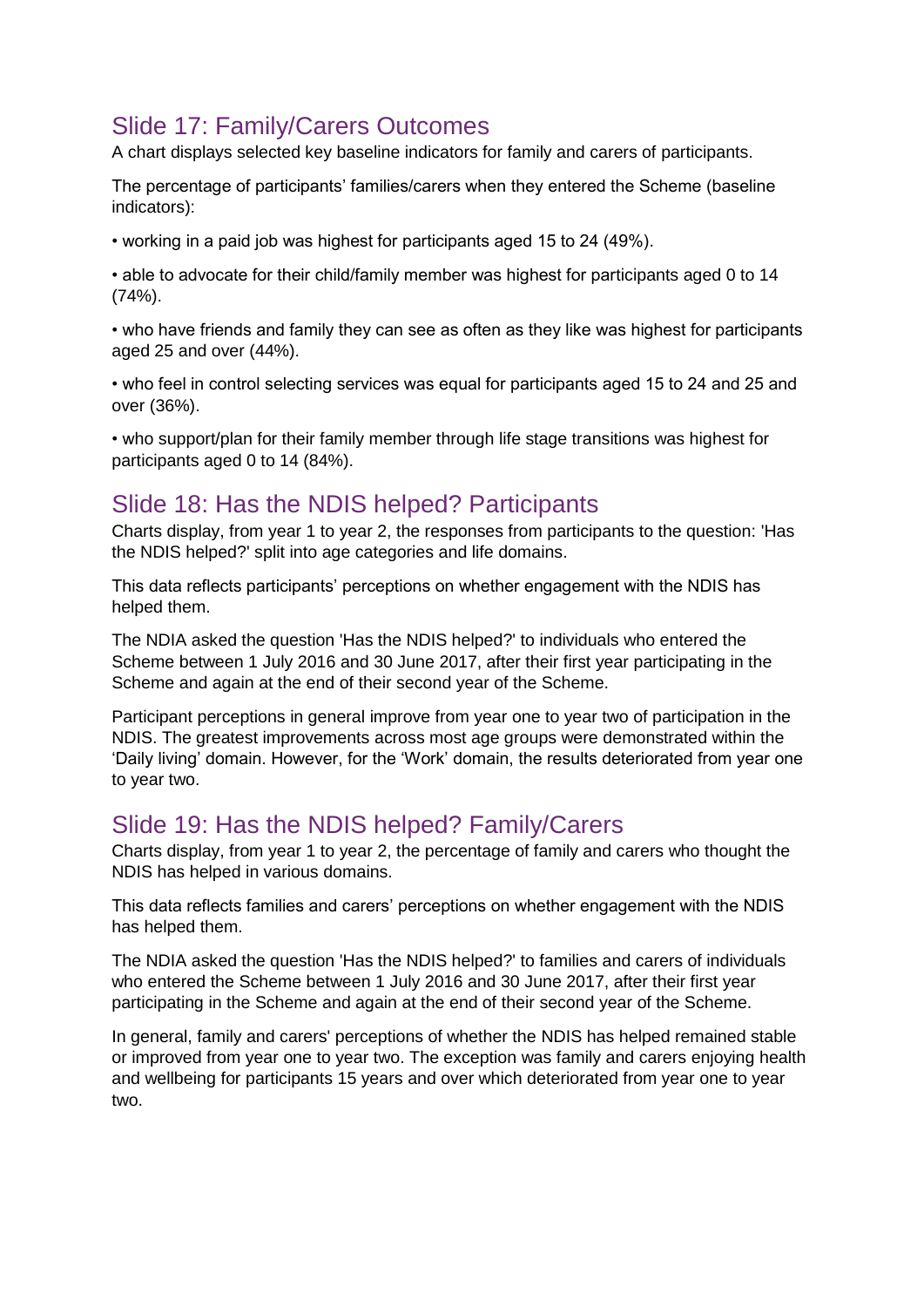# Slide 20: Participants in Work

A chart displays, from baseline to year 2, the percentage of participants in paid work by age group.

The NDIA is acutely aware of the benefits that employment brings to participants and tracks employment outcomes to see whether the NDIS has helped participants to find paid work.

Baseline measures on employment are collected as a participant enters the Scheme, after their first year and again at the end of their second year of the Scheme. This data relates to participants who entered the Scheme between 1 July 2016 and 30 June 2017.

The percentage of participants in paid work increased from a baseline of 14% to 20% in year two for those aged 15 to 24, and remained stable at 22% for those aged 25 and over. Overall, the percentage of participants in employment increased from 20% to 22%.

### Slide 21: Participants involved in community and social activities

A chart displays, from baseline to year 2, the percentage of participants engaged in social activities in their community.

The number of participants engaging in community and social activities is one of the key measures for ensuring quality experiences and outcomes for participants.

For participants who entered the Scheme between 1 July 2016 and 30 June 2017, levels of engagement in community and social activity are being tracked to see whether the NDIS has helped them to increase their participation.

Across all age groups, there was an increase in the percentage of participants engaged in community and social activities at the end of their second year. The growth was most prevalent for the 15 to 24 age group, which saw an increase from 33% to 41%.

# Slide 22: Participant Satisfaction

A chart displays, by quarter, the proportion of participants describing satisfaction with the Agency's planning process as 'good' or 'very good'.

90% of participants rated their satisfaction with the Agency's planning process as either good or very good in the current quarter. This has increased since the last quarter.

Participant satisfaction continues to be high, but has fluctuated at around or below the trial site level.

### Slide 23: Participant Satisfaction - New Survey Method

A chart displays, for prior quarters compared with the current quarter, the proportion of participants who agreed with statements about different stages of the NDIS participant pathway.

A new participant satisfaction survey has been developed to better record the experience of NDIS participants and their families and carers at different stages of the participant pathway.

It began roll-out on 1 September 2018 and will become the primary tool for analysing participant experience. The new survey is designed to gather data at the four primary stages of the participant pathway: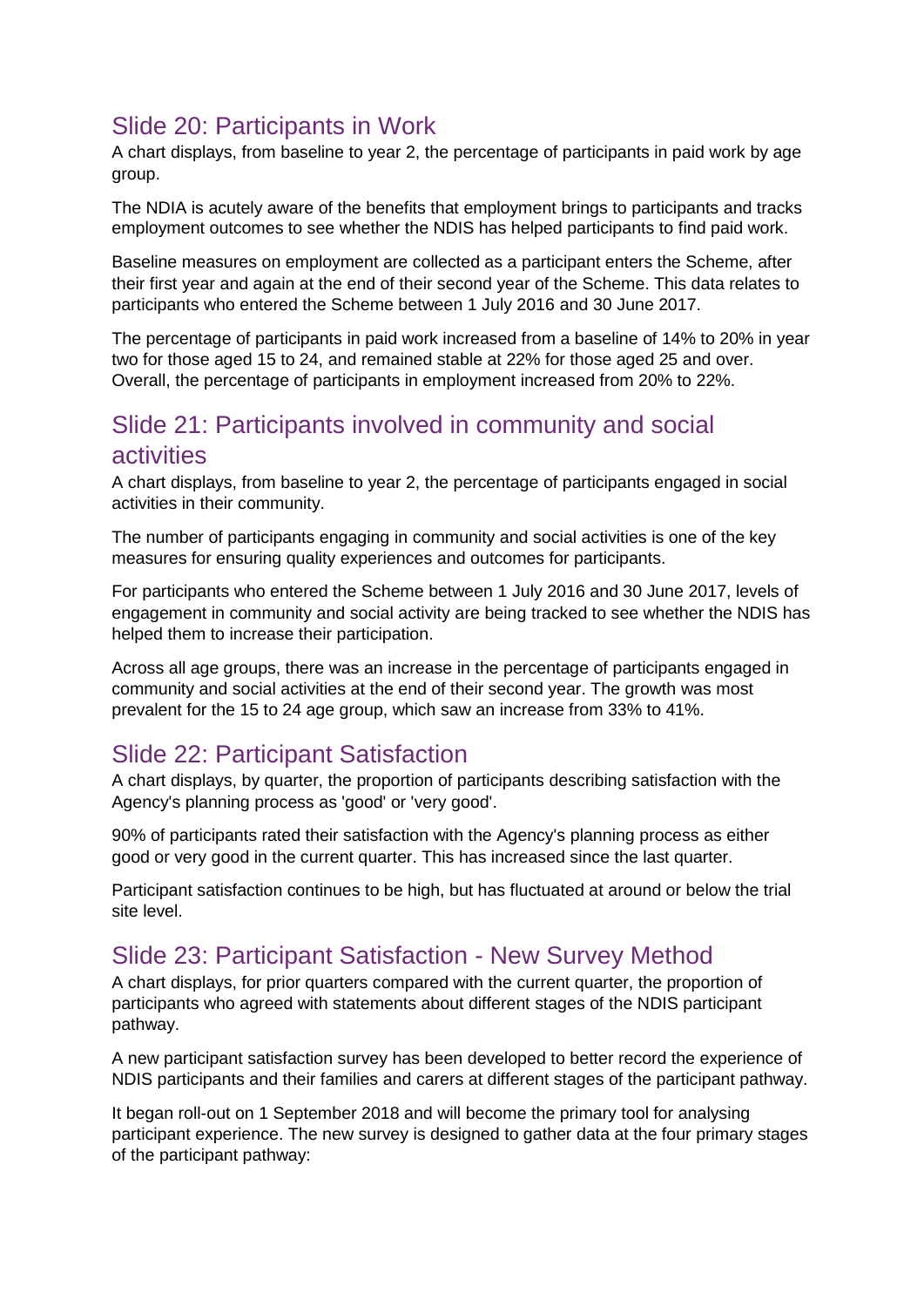- Access.
- Pre-planning.
- Planning.
- Plan Review.

Generally there have been improvements in participant satisfaction at all stages of the pathway in this quarter. There is still work required to improve participant understanding of the NDIS process and what happens next for individuals at each stage of the process.

# Slide 24: Part 2: Committed Supports and Payments

Both committed and paid supports to participants are increasing in line with the growing scheme.

Of the \$5.8 billion that has been committed in participant plans, \$3.7 billion has been paid to date.

### Slide 25: Summary

This section presents information on the amount committed in plans and payments to service providers and participants.

Summary of payments for supports provided by financial year since the NDIS trial was launched in 2013-14:

2013-14: \$32.5m,

2014-15: \$128.3m,

2015-16: \$160.9m,

2016-17: \$333.0m,

2017-18: \$945.1m,

2018-19: \$2,092.0m.

Percentage of committed supports utilisation by financial year:

- 2013-14: 61%,
- 2014-15: 79%,
- 2015-16: 79%,
- 2016-17: 68%,

2017-18: 66%.

Utilisation of committed supports in 2018-19 is still emerging.

### Slide 26: Committed Supports and Payments

A table and a graph show the comparison between the total committed supports and paid support for each year since scheme inception.

This data shows the committed supports by the year they are expected to be provided, in comparison to the committed supports that have been paid.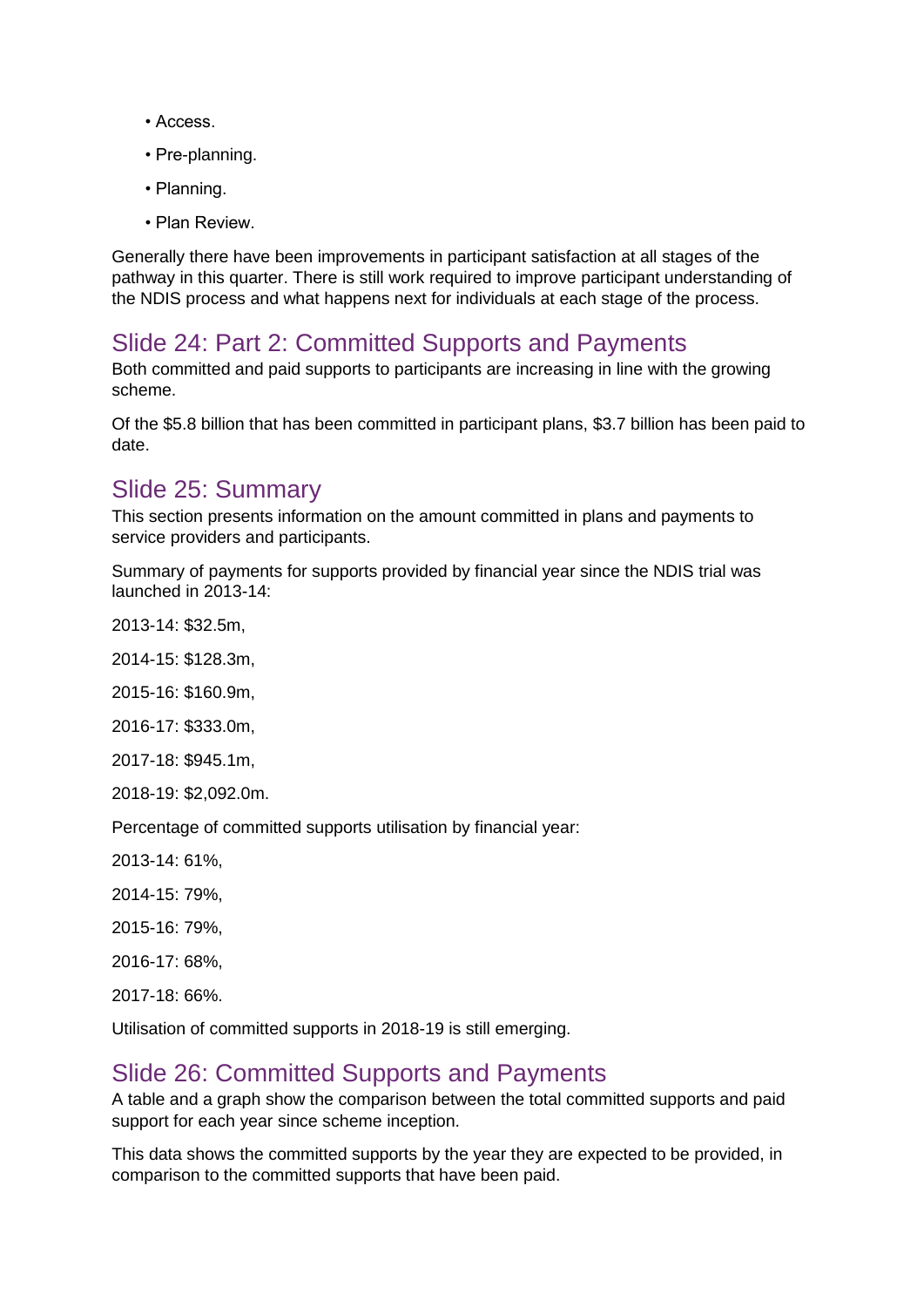Of the \$5.8 billion that has been committed in participant plans, \$3.7 billion has been paid to date.

Summary of committed supports paid in financial years since the NDIS trial launched:

2013-14: \$32.5m,

2014-15: \$128.3m,

2015-16: \$160.9m,

2016-17: \$333.0m,

2017-18: \$945.1m,

2018-19: \$2,092.0m.

# Slide 27: Committed Supports by Cost Band

Two charts (including and excluding SIL) show the comparison of the distribution of average annualised committed supports by cost band for the current and previous quarter.

This quarter, the change in the distribution of average annualised committed supports was driven by the indexation of plans to reflect 2019-20 price changes which was applied on 30 June 2019. This is the case whether Supported Independent Living (SIL) supports are included or excluded in the figures.

# Slide 28: Committed Supports by Age Band

A graph shows the comparison between the average annualised committed supports by age band for the current and previous quarter.

This quarter, supports have increased at each age group compared with prior quarters. This increase was driven by indexation of plans to reflect 2019-20 price changes which was applied on 30 June 2019.

Average annualised committed supports increase steeply between participants 0-6 through to age 34, stabilising to age 64 and reducing in participants of older years.

Note: The age eligibility requirements for the NDIS are based on the age as at the access request date. Participants with their initial plan approved aged 65+ have turned 65 since their access request was received.

# Slide 29: Committed Supports by Disability Group

A graph shows the comparison between the average annualised committed supports by primary disability group for the current and previous quarter.

The highest average annualised committed supports are for participants with Spinal Cord Injury, Cerebral Palsy and Acquired Brain Injury.

# Slide 30: Committed Supports by Level of Function

A graph shows the comparison between the average annualised committed supports by level of function for the current and previous quarter.

The average annualised committed supports generally increase among participants with higher needs.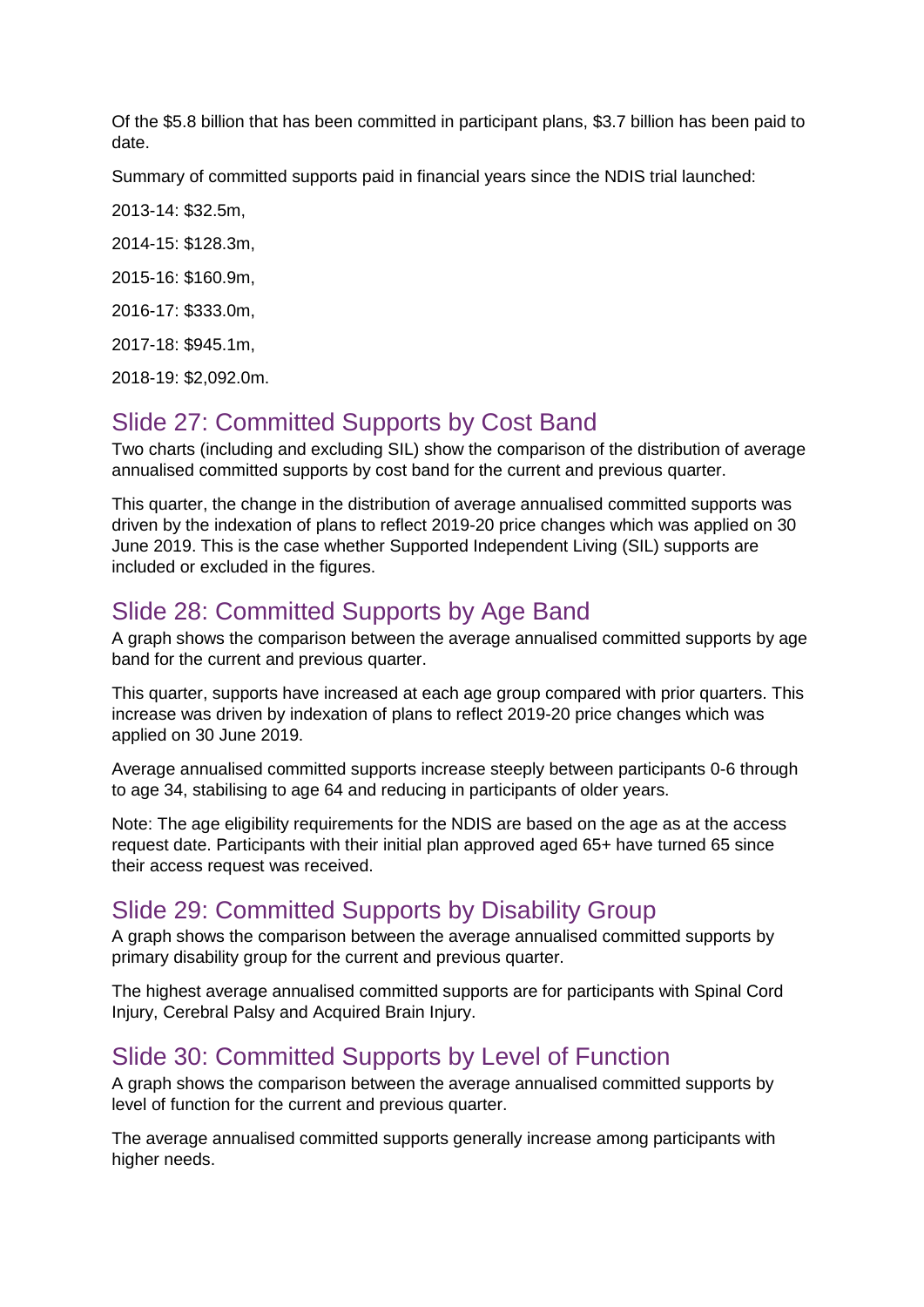Note: High, medium and low function is relative within the NDIS population and not comparable to the general population.

# Slide 31: Utilisation of Committed Supports

A graph shows the comparison between the utilisation of committed supports by the year that the support was expected to be provided.

This data demonstrates the utilisation of committed supports by the year they were expected to be provided as at 31 March 2019 and 30 June 2019.

As there is a lag between when support is provided and when it is paid, the utilisation in 2018-19 will increase.

Experience shows that participants utilise less of their first plan, compared with their second and subsequent plans, as it takes time to familiarise with the NDIS and decide which supports to use.

There were a large number of participants who received their first plan in 2016-17 and 2017- 18 which largely explains why utilisation rates are lower in these periods.

Experience for 2018-19 is still emerging.

### Slide 32: Part 3: Providers and Markets

The provider network grows in scale and diversity, increasing participants' access to high quality services.

There were a total of 7,202 providers at 30 June 2019, representing a 8% increase on last quarter. Of these, 45% were active.

### Slide 33: Summary

This section contains information on registered service providers and the market, with key provider and market indicators presented.

Provider registration

•To provide supports to NDIS participants, a service provider is required to register and be approved by the NDIA.

•Providers register with the NDIA by submitting a registration request, indicating the types of support (registration groups) they are accredited to provide.

How providers interact with participants

•NDIS participants have the flexibility to choose the providers who support them.

•Providers are paid for disability supports and services provided to the participants.

The following are the key statistics:

7,202 approved providers, 45% of which were active in Victoria at 30 June 2019.

85-95% of payments made by the NDIA are received by 25% of providers.

43% of service providers are individuals/sole traders.

Therapeutic supports has the highest number of approved service providers, followed by household tasks and assistance with travel/transport arrangements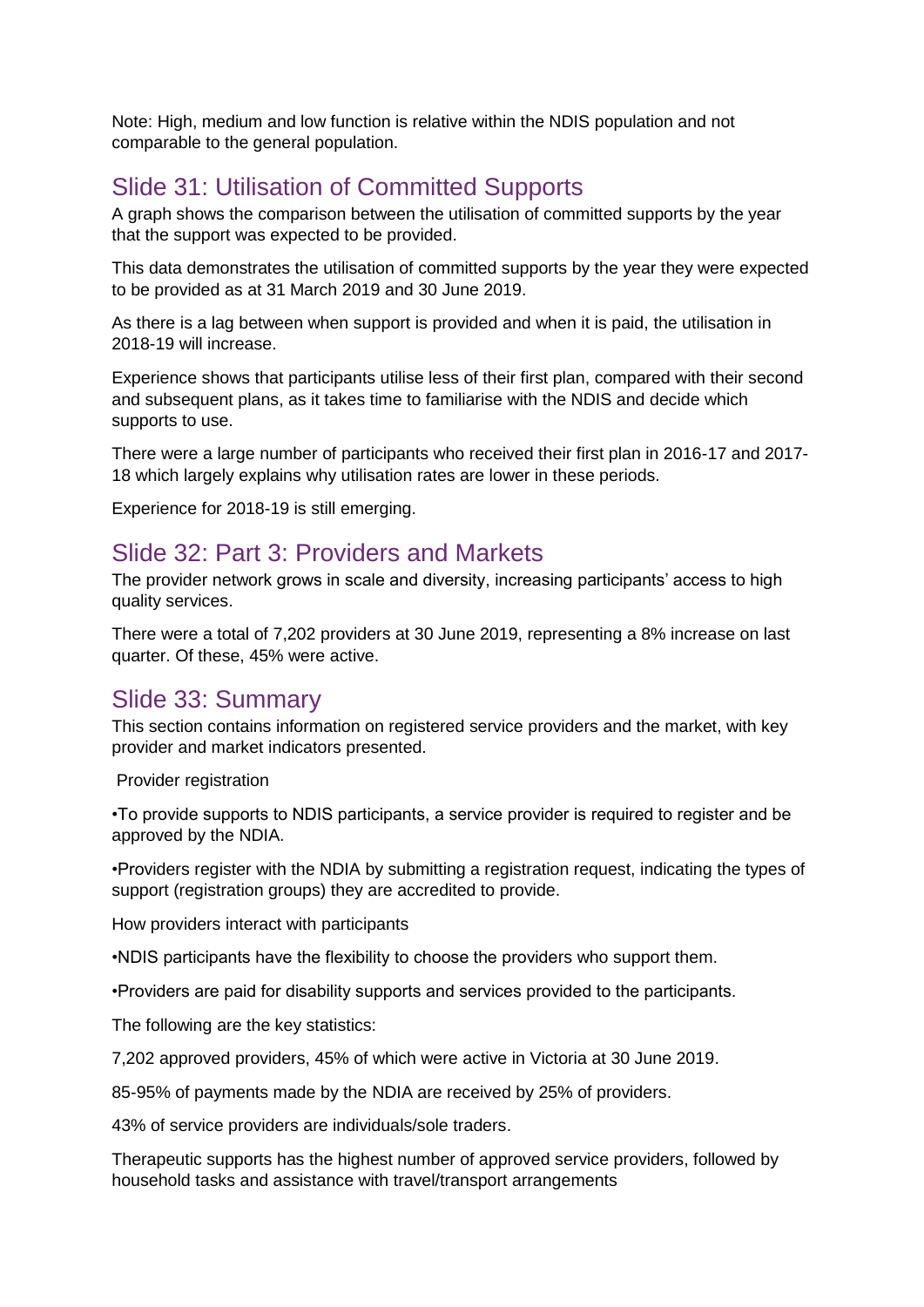# Slide 34: Providers over time

A chart displays the cumulative number of approved service providers since December 2016 by the type of provider, individual/sole trader or company/organization.

As at 30 June 2019, there were 7,202 registered service providers, of which 3,066 were individual/sole trader operated businesses and 4,136 were companies or organisations.

43% of approved service providers are individuals/sole traders.

The number of approved service providers increased by 8% from 6,669 to 7,202 in the quarter.

1.50 average providers per participant

### Slide 35: Proportion of Active Providers

The figure displays the proportion of active and not yet active providers.

As at 30 June 2019, 45% of providers were active and 55% were inactive.

Of the total providers, 795 began delivering new supports in the quarter.

### Slide 36: Approved Registration groups

A chart displays the approved providers by the changes in registration group and percentage over the quarter.

The number of approved providers has increased for most registration groups over the quarter.

The registration groups with the largest numbers of approved providers continue to grow:

- Therapeutic Supports: from 3,133 to 3,430 (9% increase).
- Household Tasks: from 2,030 to 2,275 (12% increase).
- Assistance with travel/transport arrangements: from 1,571 to 1,740 (11% increase).
- Innovative Community Participation: from 1,153 to 1,316 (14% increase).
- Assistance products for personal care and safety: from 1,167 to 1,272 (9% increase).

#### Slide 37: Active Registration groups

A chart displays the active providers by the changes in registration group and percentage over the quarter.

The number of providers active in each registration group has increased for most registration groups over the quarter.

The registration groups with the largest numbers of active providers continue to grow:

- Therapeutic Supports: from 1,520 to 1,673 (10% increase).
- Household tasks: from 650 to 755 (16% increase).
- Participation in community, social and civic activities: from 388 to 442 (14% increase).
- Daily Personal Activities: from 360 to 404 (12% increase).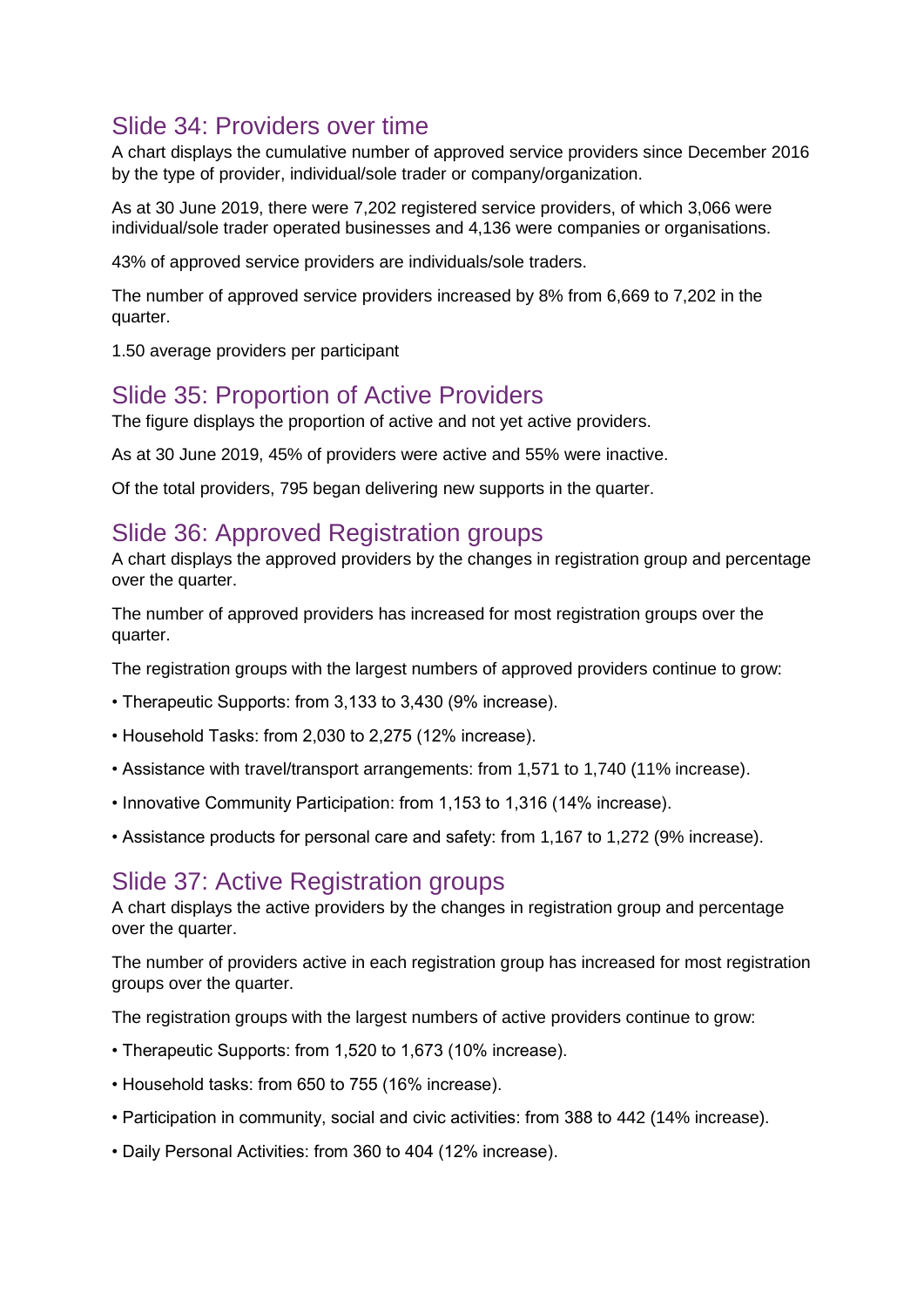• Assistance in coordinating or managing life stages, transitions and supports: from 353 to 400 (13% increase).

# Slide 38: Market share of top providers

An object displays the market share of the top 25% of providers by registration group.

25% of service providers received 85-95% of the dollars paid for major registration groups.

The following are the key statistics for the market share of the top 25% of providers by registration category:

92% Daily personal activities.

90% Early intervention supports for early childhood.

86% Participation in community, social and civic activities.

92% Therapeutic supports.

90% Assistance with daily life tasks in a group or shared living arrangement.

# Slide 39: Part 4: Information, Linkages and Capacity Building

Information, Linkages and Capacity Building was covered in the national version of the COAG Quarterly Performance Report.

# Slide 40: Part 5: Mainstream Interface

The proportion of participants entering in the current quarter and accessing mainstream services is slightly higher compared to prior quarters.

# Slide 41: Mainstream Interface

An object displays the comparison of the percentage of participants accessing mainstream supports. The object compares the current quarter against all prior quarters (transition only).

Of the total number of active participants with a plan approved in 2018-19 Q4, 92% access mainstream services, a slight increase from prior quarters. Participants are accessing mainstream services predominantly for health and wellbeing, daily activities and lifelong learning.

The following are the key statistics:

91% of active participants with a plan approved in prior quarters (transition only) access mainstream supports, across the following domains:

- Health and wellbeing (42%).
- Daily activities (10%).
- Lifelong learning (9%).

92% of active participants with a plan approved in 2018-19 Q4 access mainstream supports, across the following domains:

- Health and wellbeing (43%).
- Daily activities (11%).